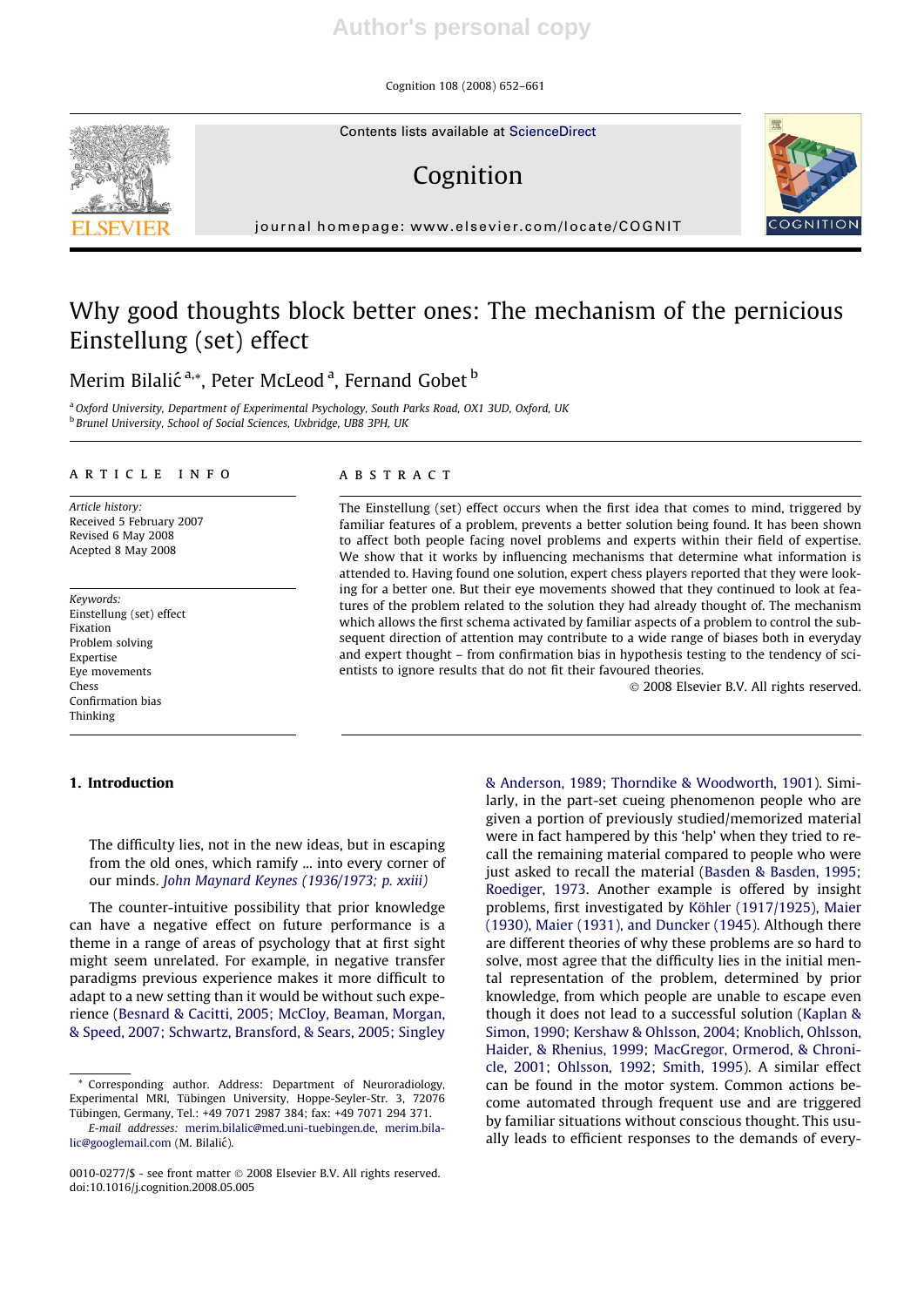day life. But when a specific context is strongly associated with a well-learnt, but now inappropriate, pattern, the familiar pattern can emerge with unintended results (Norman, 1981). These may be amusing (or embarrassing) if one dials a familiar telephone number at the wrong time (e.g., Woltz, Gardner, & Bell, 2000). But the result can be catastrophic if someone controlling a nuclear reactor executes a common but now inappropriate sequence (Reason, 1990). Finally, the way people seek information is biased by their prior knowledge. When people test a theory, they look for evidence that is consistent with what they already believe rather than objectively assessing any evidence even if it might disconfirm their previously held belief (Dawson, Gilovich, & Regan, 2002; McKenzie, 2006; Nickerson, 1998; Wason, 1960; Westen, Kilts, Blagov, Harenski, & Hamann, 2006).

An instance of the negative impact of previous knowledge is known as the Einstellung (set) effect. This occurs when the first idea that comes to mind, triggered by previous experience with similar situations, prevents alternatives being considered. If this initial idea is not the best way to solve the problem, the optimum solution may be missed. The effect was first demonstrated experimentally by Luchins (1942), who gave people a series of problems that could be solved by a fixed method which they quickly learnt. Then he gave them a problem that appeared similar to the previous ones but which could not be solved by the same method (the 'extinction' problem). Many said it was insoluble. The fixation of thought displayed by these people was demonstrated by a control group who were given only the extinction problem. They solved it quickly, showing that the problem was not intrinsically difficult. The experimental group failed to find the solution because the similarity of the final problem to the previous ones brought the usual (and now inappropriate) method to mind, preventing them from considering alternatives.

The Einstellung effect has been repeatedly demonstrated in the laboratory in a variety of forms using problems that do not require prior knowledge of the problem domain (e.g., Atwood and Polson, 1976; Chen and Mo, 2004; Delaney, Ericsson, and Knowles, 2004; Lippman, 1996; Lovett and Anderson, 1996). These studies show that mental set can be induced by a small number of similar problems in people who have never experienced the task before. It can also be used to demonstrate the mechanisms behind the mistakes made by experts. Experts rarely make mistakes but when they do, it is usually because they think the situation is a familiar one and apply their usual, but now inappropriate, methods to find a solution (Reason, 1990; Singley & Anderson, 1989). For example, most errors that doctors make are not connected to their inadequate medical knowledge but rather to the tendency to form opinions quickly based on previous experience. Once the initial diagnosis is formed, it guides doctors in the search of supporting evidence which in turn brings dangers of missing important aspects unrelated to the initial diagnosis (Croskerry, 2003; Graber, Franklin, & Gordon, 2005; Groopman, 2007; Kassirer & Kopelman, 1989). Such errors by experts with real life problems (where the errors are induced by knowledge of a well-learned procedure in longterm memory) resemble errors induced by Einstellung

problems in the laboratory (where the mind set is induced by short-term memory of a newly learned procedure).

Despite the potential importance of the Einstellung effect for understanding why experts sometimes fail to find the optimum solution to a problem within their area of expertise, there are few studies investigating the effect with experts (for similar research on how experts can fail outside their domain, see and Wiley, 1998; Frensch & Sternberg, 1989; Hecht & Proffitt, 1995). One set of studies that has looked at this is Saariluoma's (1990), Saariluoma's (1992) demonstration that skilful chess players can fall victim to the Einstellung effect. The players tried to solve a number of chess problems where a familiar motif led to the solution. They were then presented with a problem that had two solutions. One was the familiar solution they had used to solve the previous problem, but was sub-optimal; the other was less familiar but optimal. Most players failed to find the optimal solution in the presence of the familiar solution. Saariluoma concluded that chess players can suffer from the Einstellung effect.

Bilalić, McLeod, and Gobet (2008) extended Saariluoma's observations, confirming that expert chess players can experience the Einstellung effect, and showing that it can be quantified. They showed expert players (Candidate Masters, Masters, and International Masters<sup>1</sup>) a number of problems such as the one shown in Fig. 1a, and asked them to find the shortest way for White to achieve checkmate. There were two solutions, one a well-known solution (smothered mate) taking five moves and the other (the optimal solution) a less familiar one taking three moves. The players who found the familiar solution but failed to find the optimal one were then shown a similar problem where the familiar solution had been disabled, leaving only the optimal one (shown in Fig. 1b). All the experts found the shorter solution in the 1-solution problem, showing that they were capable of finding it when not distracted by the familiar one. To quantify the impact which the familiar solution had on the performance of expert players in the 2-solution problem, Bilalić et al. (2008) exploited one of the advantages of chess as a domain for studying problem solving – the presence of an interval scale for measurement of skill (see Footnote 1).

Similarly to the studies on transfer, Bilalić et al. (2008) used a control group of weaker players (Class A, Class B, and Class C) and showed them the 1-solution problem only. The Einstellung effect was quantified by seeing how much weaker a player had to be, when only the optimal solution was present, to show comparable performance to that of a better player when the distracting effect of the familiar solution was present (for similar measures of transfer see the first chapter of Singley & Anderson, 1989). The performance of the International Masters (5 SDs above average) on the 2-solution problem was

 $1$  Chess skill is measured with the Elo rating, an interval scale with a theoretical mean of 1500 and a theoretical standard deviation of 200 (Elo, 1978). Average players with the rating between 1400 and 1600 are called Class C players, 1600–1800 Class B (+1SD above the mean), 1800–2000 Class A (+2SD), 2000–2200 are called Candidate Masters (+3SD), 2200–2400 Masters (+4SD), 2400–2500 International Masters (around 5SD above the mean), and finally, players above 2500 are called Grand Masters.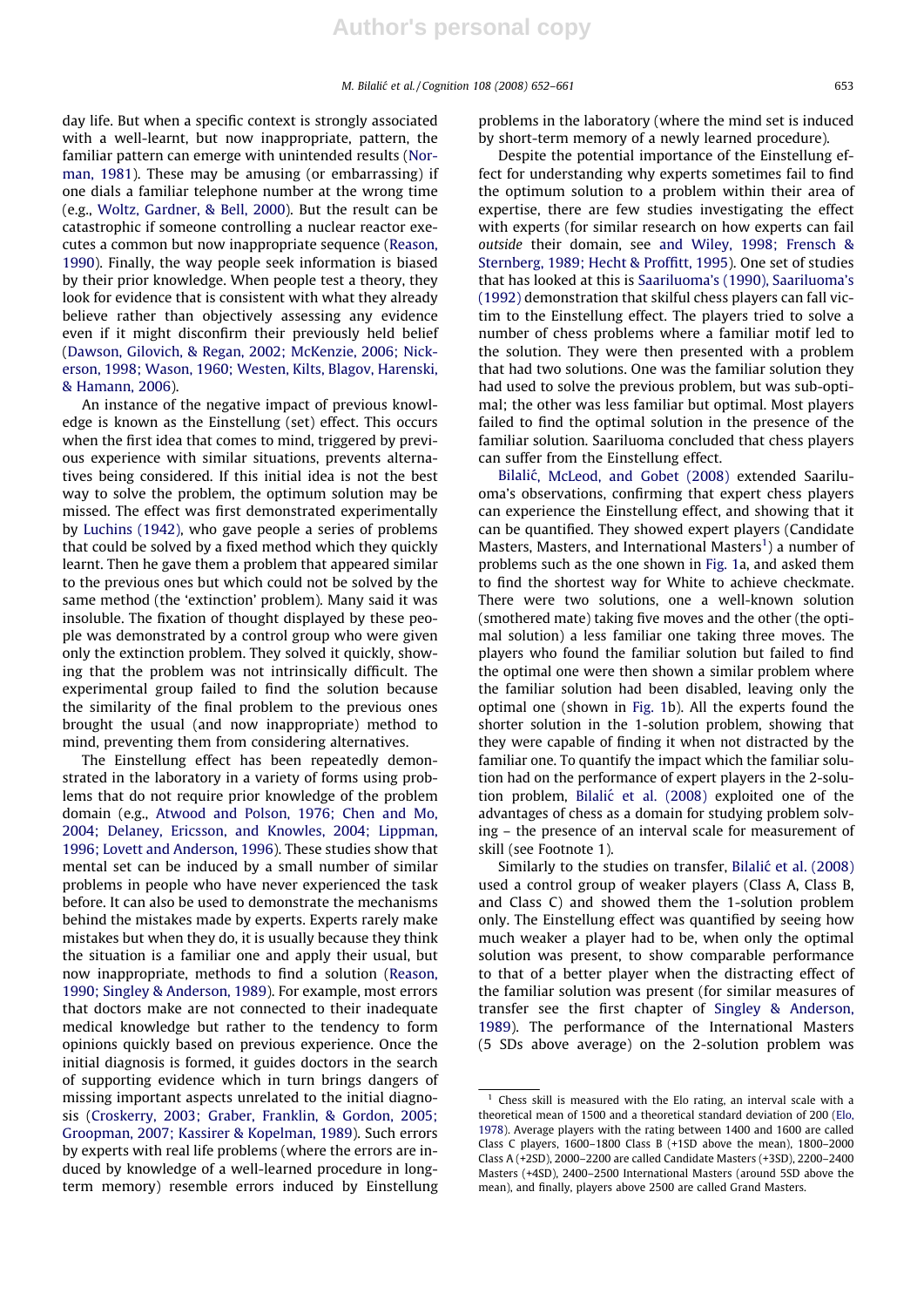654 M. Bilalic´ et al. / Cognition 108 (2008) 652–661



Fig. 1. (a) 2-Solution problem; (b) 1-Solution problem (these positions are based on an idea of Pertti Saariluoma). White to move in both problems. In (a) the familiar smothered mate solution is possible: 1. Qe6+ Kh8 2. Nf7+ Kg8 3. Nh6++ Kh8 4. Qg8+ Rxg8 5. Nf7#. The shorter optimal solution is: 1. Qe6+ Kh8 2. Qh6 Rd7 3. Qxh7#, or 2.... Kg8 3. Qxg7#. In (b) the smothered mate is no longer possible because Black's bishop now covers f7. The optimal solution is still possible. 1. Qe6+ Kh8 (If 1..... Kf8, 2 Nxh7#) 2. Qh6 Rd7 3. Qxh7#, or 2.... Kg8 3. Qxg7#, or 2 ... Bg6 3. Qxg7#. The crucial squares for the familiar solution are marked by rectangles (f7, g8, & g5) and the optimal solution by circles (b2, h6, h7, & g7) in (a).

comparable to that of the Class A players (2 SDs above average) on the 1-solution problem, the performance of the Masters (4 SDs above average) was comparable to that of the Class B players (1 SD above average) and the performance of the Candidate Masters (3SDs above average) was the same as the Class C players (average). Across a range of skill levels, the presence of a familiar solution that first came to mind reduced the problem solving performance of the experts to that of players about three standard deviations lower in skill. Similar results were obtained using different problems and the more naturalistic instruction to find the best move (Bilalić et al., 2008). Three standard deviations is a gulf in skill level. The chance of a player being beaten by one 600 Elo points lower is close to zero. And yet the Einstellung effect temporarily reduced the problem solving ability of the experts to that of the less skilled players. It is a very powerful effect.

Bilalić et al. (2008) also found that the Einstellung effect could not be demonstrated with Grand Masters (players more than five SDs above mean chess skill) with the problems shown in Fig. 1 because they all found the optimal solution to the 2-solution problem. But Grandmasters did show the Einstellung effect in problems where the optimal solution was more difficult to find. Similarly, with problems where the less obvious solution was easier to find than in this one, the Einstellung effect could no longer be demonstrated with Candidate Masters because they all found the optimal solution to the 2-solution problem. But with these easier problems the effect could now be measured with weaker players (e.g., Class A) as the necessary control group of even weaker players (i.e., weaker than Class C) started to find the optimal solution in the 1-solution problem. Thus the demonstration of the Einstellung effect depends on an interaction between the skill of the

individual and the difficulty of the less obvious solution. With harder problems it can be demonstrated with stronger players, with easier problems it can be demonstrated with weaker players. The ability to resist the Einstellung effect and find the optimal solution in any given problem is greater the more skilful the player. But the effect can still be shown, with a problem of appropriate difficulty, whatever the level of expertise of the individual player.

We show, by measuring players' eye movements, that the mechanism by which the first idea prevents a better idea coming to mind can be demonstrated. Crucially, we find that players believed that they were actively searching for better solutions when in fact they continued to look at aspects of the problem related to the first idea they considered. This is why the Einstellung effect is pernicious – people do not realize that it is influencing their thoughts.

## 2. Experiment 1

Why did many of the players fail to find the optimal solution to the 2-solution problem (Fig. 1a) in Bilalić et al. (2008)? Is it possible that the players were so blinded by the familiar solution that they did not notice at all the critical features necessary to find the better one? Or is it plausible that they noticed the critical features but could not connect them with the optimal solution? In the previous experiments we used verbal protocols to glean insights into the mechanisms involved in the Einstellung effect. These showed that all players, even after they had spotted the familiar solution, looked further for a better one. Unfortunately, the verbal protocols did not provide a lot of information about what aspects of the position players attended to when looking for a better solution. The problem used in this study was similar to problems used in in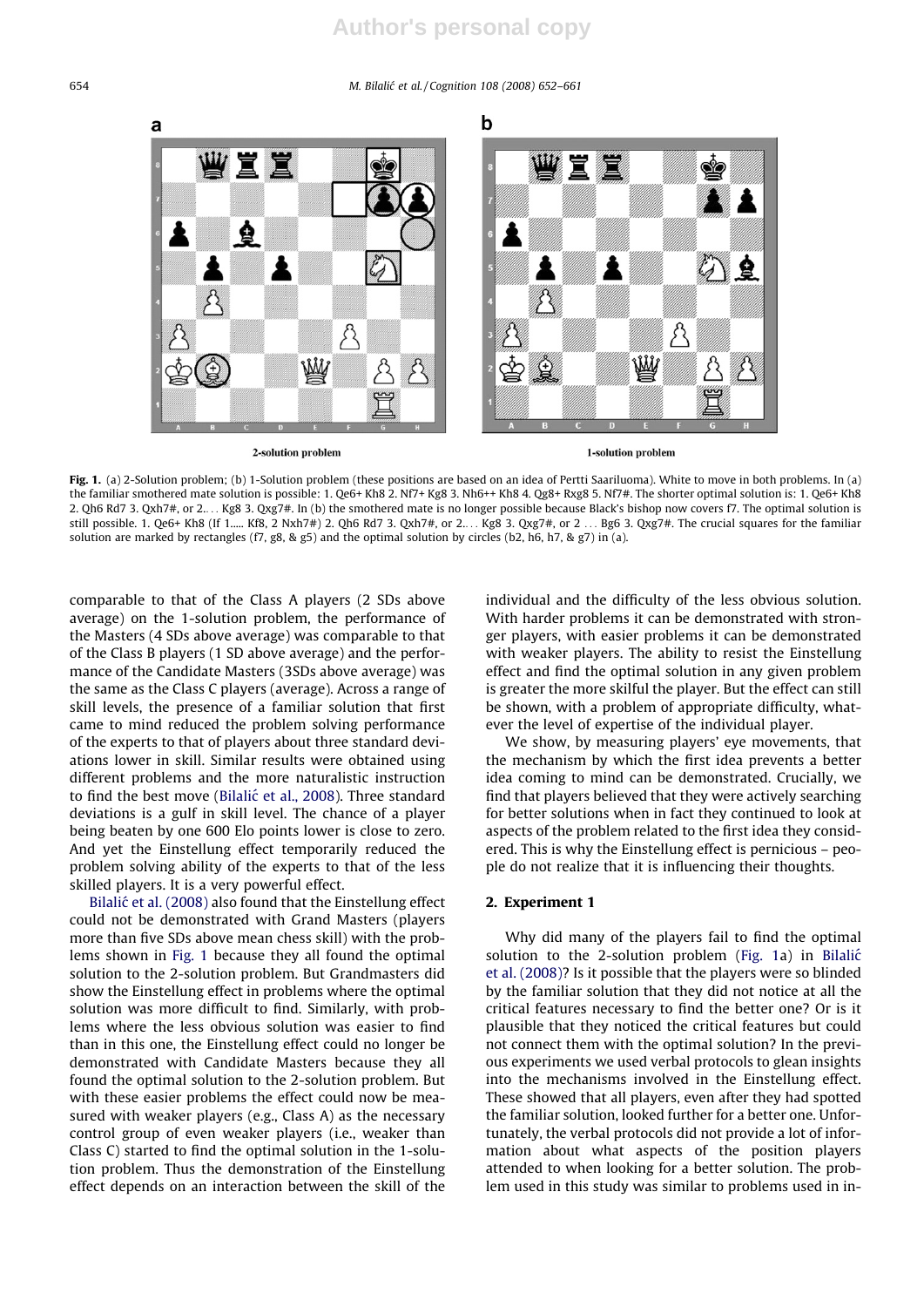sight studies in that the finding of the optimal solution occurs suddenly. The players did not verbalize much just before the insight either because they did not look very hard due to the satisfactory nature of the first solution, or they did not have any indication that they were close to a better solution. It has been shown that people cannot adequately report how close they are to solving insight problems (Metcalfe, 1987; Metcalfe & Fisher, 1987). It has also been argued that verbal protocols may not be helpful when trying to understand the cognitive processes engaged in solving insight problems (Schooler, Ohlsson, & Brooks, 1993). Another limitation of the use of verbal protocols in this context is that chess is visuo-spatial in character and it may not always be possible to recode visuo-spatial information into verbal statements (de Groot & Gobet, 1996).

A possible solution is to measure the players' eye movements. Unlike verbal protocols, eye fixations unambiguously provide information about which features of the display are attended (Rayner, 1998). The direction of gaze shows which features of the problem have been attended to, and the amount of time spent fixated is related to the amount of time spent processing them (Findlay & Gilchrist, 1998; Just & Carpenter, 1976). The technique of measuring eye movements has provided useful information when applied to general problems (Epelboim & Suppes, 2001; Hodgson, Bajwa, Owen, & Kennard, 2000; Van Gog, Paas, & Van Merrienboer, 2005) as well as to insight (Grant & Spivey, 2003; Jones, 2003; Knoblich, Ohlsson, & Raney, 2001) and chess problems (Charness, Reingold, Pomplun, & Stampe, 2001; De Groot & Gobet, 1996; Reingold, Charness, Pomplun, & Stampe, 2001a; Reingold, Charness, Schultetus, & Stampe, 2001b; Tikhomirov & Poznyanskaya, 1966).

On the basis of the results in Bilalić et al.'s (2008) Experiment 1 we assumed that players of Candidate Master level would fail to find the optimal solution in the 2-solution problem but that they would find it in the 1-solution problem. This would enable us to compare the eye movements of players failing to find the optimal solution to the 2-solution problem (who experienced the Einstellung effect) with the eye movements of players succeeding in finding it in the 1-solution problem (who did not).

## 2.1. Method

#### 2.1.1. Participants

Two groups of Candidate Masters, all male, participated in the experiment (see Table 1 for details). The experts had

#### Table 1

The classification, mean Elo rating, mean age, and numbers of participants in Experiment 1

| Classification                    | Mean<br>$Elo \pm SD$ | SD <sub>s</sub> above<br>mean | Mean<br>$age \pm SD$ | $\boldsymbol{n}$ |
|-----------------------------------|----------------------|-------------------------------|----------------------|------------------|
| 1-Solution<br>Candidate<br>Master | $2066 \pm 28$        | 3                             | $32 \pm 14$          | 5                |
| 2-Solution<br>Candidate<br>Master | $2113 \pm 54$        | 3                             | $39 \pm 10$          | 5                |
| Total                             | $2090 \pm 48$        |                               | $35 \pm 12$          | 10               |

not participated in previous experiments on the Einstellung effect and were recruited from local chess clubs in Oxford and Witney (England). They were offered £15 or a copy of a chess program for their participation in the experiment.

## 2.1.2. Stimuli

The two problems shown in Fig. 1 were used. The first problem, Fig. 1a, has two solutions. One is smothered mate, a familiar sequence to any skilled player. This is an elegant and easily rememberedmotif, taught to all young chess players, where the strongest piece, the queen, is sacrificed in order to draw one of the opponent's pieces onto a square that blocks the escape square for the king. This sequence solves the problem by producing checkmate in five moves. There is also a shorter but less familiar solution that solves the problem by delivering checkmate in three moves. In the second problem (Fig. 1b) only the shorter solution is possible. The smothered mate has been disabled by changing just one element in the problem (moving Black's white-squared bishop from c6 to h5). Otherwise the problems are the same.

#### 2.1.3. Design, procedure, and apparatus

The first group was presented with the 1-solution problem only. The second group was first shown the 2-solution problem and then the 1-solution problem if they failed to find the shortest solution to the 2-solution problem. Both groups were told that they should look for the shortest way to win and that they would have unlimited time to find the solution. The instruction was to ''find the shortest way to win" rather than the more ambiguous ''find the best move" as it is difficult to argue that the shorter solution is 'better' than the smothered mate solution. Any player in the second group who failed to find the shorter solution was then shown the 1-solution problem (Fig. 1b) with the same instructions. As in normal tournament play, the players were not allowed to move the pieces.

The problems were shown using images  $(400 \times 400)$ pixels) created with ChessBase 8, standard chess software that produces images familiar to most players. The squares on the image measured  $4.9 \times 4.6$  cm. The problems were presented on a plasma screen 70 cm from the players. The players' eye movements were recorded by an iView 3 RED II infra-red remote eye-tracking device from SensoMotoric Instruments, sampling at 50 Hz. The system had an error of  $0.5-1$ °, corresponding to  $0.6-1.2$  cm on the board. We used a nine-point calibration with bi-quadratic functions before each problem.

The players watched the board with their head on a chin rest. A practice problem (a middle game position) was presented first to make participants familiar with the procedure of calibration. Players were required to look at a fixation cross in the centre of the screen to establish a similar starting point for all players. They were instructed to announce their solution only when they were certain of it. They did not talk during problem solving as head movement associated with talking reduces the accuracy of the eye movement recording. After announcing the solution, retrospective verbal protocols were collected from the players (De Groot & Gobet, 1996; Ericsson & Simon, 1993). The sessions lasted for about 20 min.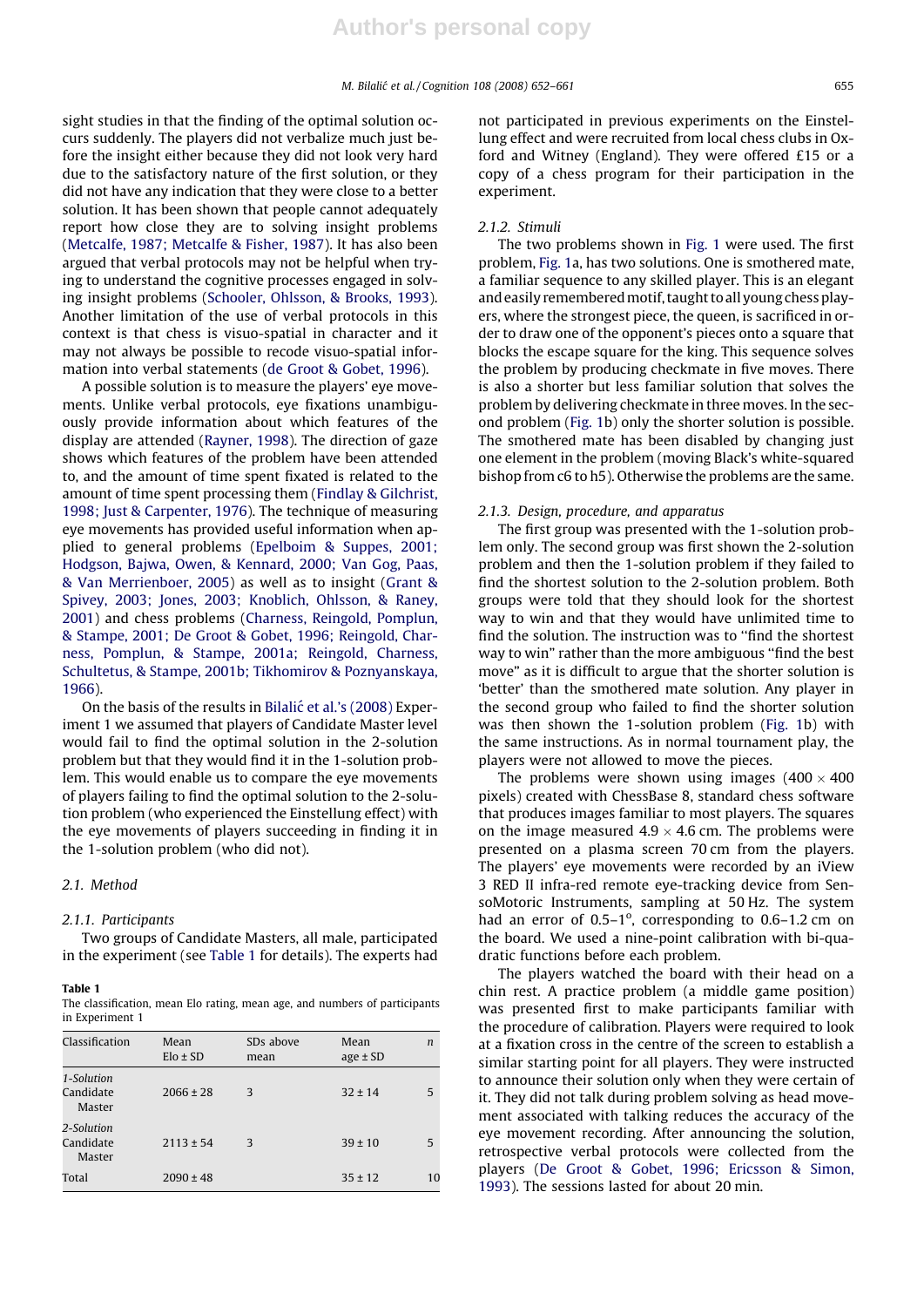#### 2.1.4. Eye movement analysis

The analysis will focus on the time spent fixating the crucial squares for at least 100 ms. To combine eye movement data across subjects who took different lengths of time to solve the problem, the problem solving process was divided into six intervals (see Knoblich et al., 2001, for a similar procedure of analysing eye movement data). The first interval was the first 10 s when players were getting familiar with the position. The last interval was the last 5 s before players found the optimal solution (1-solution problem) or before they proposed the suboptimal solution (in the 2-solution problem). The remaining problem solving period was divided into four intervals of equal duration.

Eight expert chess players who did not participate in the study (M Elo = 2294  $\pm$  192; M age = 27  $\pm$  4; two female) were asked to indicate the importance of a number of squares for the smothered mate and optimal solutions. They estimated the importance using a 7 point Likert scale (three points on the scale were labelled: 1, unimportant, 4, moderately important, 7, very important). The estimates of the relative importance of the squares are shown in Table 2. On the basis of these estimates we chose the squares b2, h6, h7, and g7 (marked by circles in Fig. 1a) as critical for the optimal solution but not the smothered mate, and the squares f7, g5, and g8 (marked by squares) as critical for the smothered mate solution but not the optimal solution. The percentage of the time spent on these squares was taken as the dependent variable.

## 2.2. Results and discussion

The group who were only shown the 1-solution problem all found the optimal solution, needing on average 79 s  $(SD = 25)$  to do so. The group who were shown the 2-solution problem all said, like the players of comparable skill in Bilalić et al. (2008) Experiment 1, that the smothered mate was the shortest solution, taking on average 37 s

#### Table 2

Importance estimates on a 7 point Likert scale (1, unimportant; 7, very important) of the squares for the smothered and optimal solution in the 2 solution problem, by a new group of experts who did not participate in the study

| Square         | Solution       |                |     |         |  |  |
|----------------|----------------|----------------|-----|---------|--|--|
|                |                | Smothered mate |     | Optimal |  |  |
|                | M              | (SD)           | M   | (SD)    |  |  |
| $b2^*$         | $\mathbf{1}$   | (0)            | 5.3 | (2)     |  |  |
| $h6^*$         | 4.8            | (1.4)          | 6.9 | (.4)    |  |  |
| h7             | 3.2            | (1.4)          | 6.4 | (.7)    |  |  |
| g7*<br>f7*     | 3.1            | (1.8)          | 6   | (1.4)   |  |  |
|                | 6.6            | (.7)           | 2.6 | (1.7)   |  |  |
| <br>g5*<br>g8* | 6.2            | (1.2)          | 4.9 | (1.6)   |  |  |
|                | 6.4            | (.7)           | 3.9 | (1.8)   |  |  |
| e <sub>6</sub> | 6.4            | (0.9)          | 6   | (1.2)   |  |  |
| f8             | 4.6            | (2.1)          | 3.6 | (2)     |  |  |
| h8             | 4.8            | (.8)           | 4.5 | (.6)    |  |  |
| g6             | $\overline{2}$ | (1.4)          | 1.9 | (1.4)   |  |  |
| f6             | 1.9            | (1.6)          | 2.4 | (1.7)   |  |  |

\* Indicates those squares where the difference in importance between the two solutions is significant at  $p < .05$ .

 $(SD = 20)$  to reach this decision. All players facing the 2solution problem reported that after they had found the smothered mate they looked for a shorter mate but failed to find one. They nevertheless found the optimal solution when shown the 1-solution problem (Mean = 148 s,  $SD = 90$ ), showing that they were experiencing the Einstellung effect when they failed to find the shorter solution to the 2-solution problem.

To investigate the mechanism of the Einstellung effect we compared the eye movements of players who were experiencing the Einstellung effect (Group 2 looking at the 2-solution problem) with those who were not (Group 1 looking at the 1-solution problem). Fig. 2 shows the percentage of time that the two groups spent looking at the two sets of squares identified as more important for one solution or the other, or at the control set of squares. Initially, the group looking at the 2-solution problem (Fig. 2a) spent more time looking at the squares relevant to the smothered mate (the open circles). Having found that solution, they said in their retrospective protocols that they were looking for a shorter one. But, in fact, they continued to look at squares relevant to the familiar smothered mate solution throughout the time they spent on the problem (the interaction between the % of time looking at the two sets of squares and the six time periods was not significant –  $F(5,20)$  = 0.6, ns). In contrast, the group looking at the 1-solution problem (Fig. 2b) spent gradually more time looking at the squares relevant to the optimal solution (the filled triangles) that they eventually found (the interaction between the % of time looking at the two sets of squares and the six time periods was significant –  $F(5,20)$  = 11.9, p < .001,  $\eta_p^2$  = .75). Although the group looking at the 2-solution problem (Fig. 2a) all stated that they were actively looking for alternatives after spotting the smothered mate, and presumably believed they were doing so, they spent much of their time continuing to look at the squares that were crucial to the smothered mate. Presumably, the new ideas they considered were related to the familiar solution. The players did spend some time looking at the squares that were involved in the optimal solution, but failed to realise their significance.<sup>2</sup>

Fig. 3 shows that when group 2, who had failed to find the optimal solution in the 2-solution problem, were given the 1-solution problem, they exhibited a similar pattern of eye movements to the players in group 1 who were solving the 1-solution problem only (the interaction between % of time looking at the two sets of squares and time is significant –  $F(5,20)$  = 5.4, p < .001,  $\eta_p^2$  = .57). The players were looking more at the squares important for the optimal solution and less at the squares important for the smothered mate in the last 5 s before announcing the solution than they did it the previous stages of the problem solving process.

<sup>&</sup>lt;sup>2</sup> In the later stages of the problem players spent more time on squares related to the optimal solution than on a random set of non-critical occupied squares – (the analyses available from the authors). Thus it seems that the players did become more receptive to the optimal solution with time but not sufficiently to prevent them from choosing the familiar solution. We are grateful to Neil Charness for suggesting the use of a control set of random squares to test the significance of the increase in time spent on the optimal squares apparent in Fig. 2a.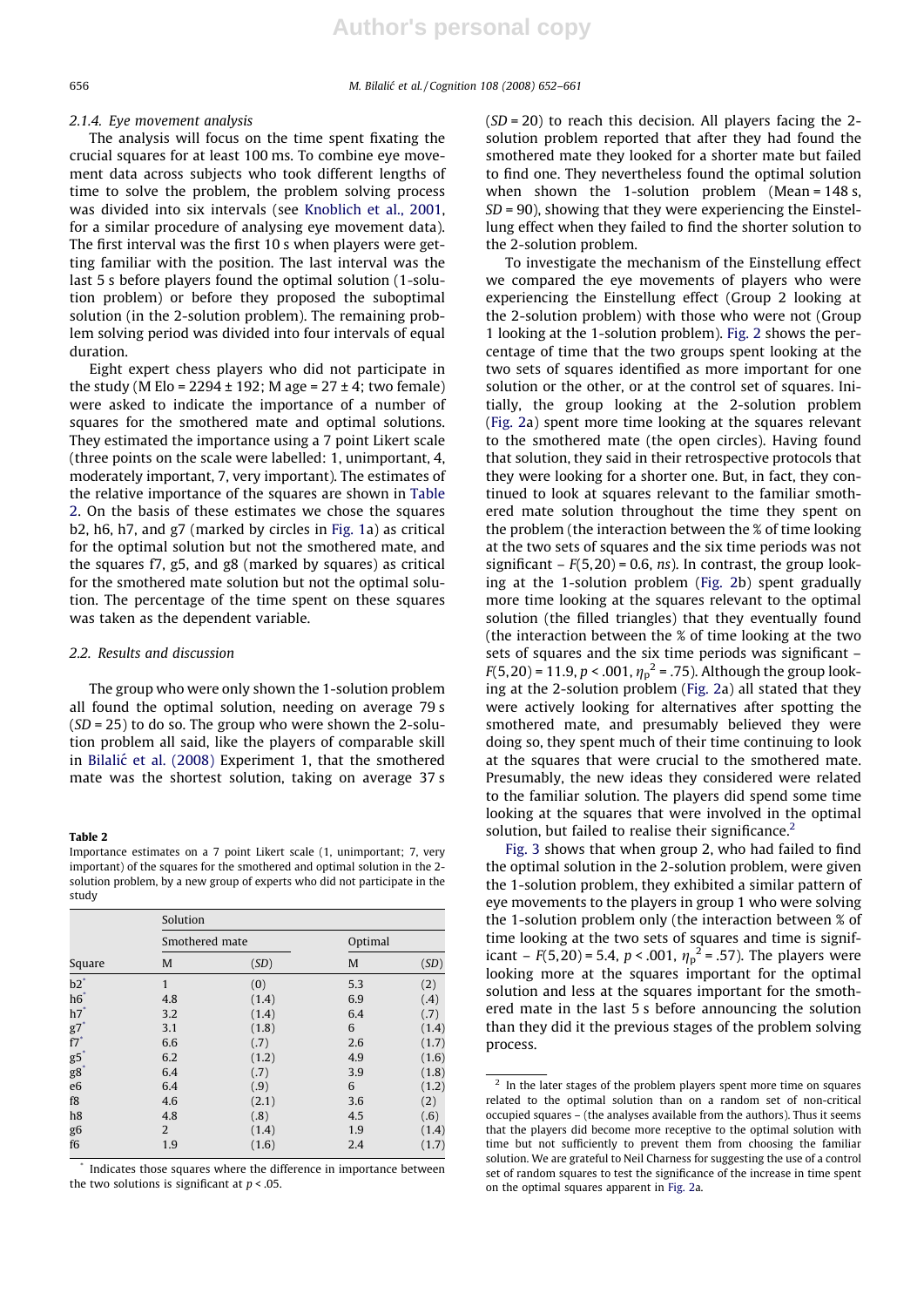M. Bilalić et al. / Cognition 108 (2008) 652–661 657



Fig. 2. Average percentage of time (±SE of mean) spent looking at squares crucial to the familiar (smothered mate) solution and optimal solution (f7, g5, & g8, and b2, h6, h7, & g7, respectively) as a function of time, for (a) players looking at the 2-solution problem and (b) players looking at the 1-solution problem (the two sets of squares are just a subset of the 64 squares on the chess board and the percentage spent on these three sets of squares is unlikely to reach 100%).

## 3. Experiment 2

Although they showed that the effect is very powerful, Bilalić et al. (2008) did not fully replicate Luchins' original results (1942) where many participants could not find the solution to the 1-solution problem. It is not surprising that expert chess players, three and more standard deviations above the skill level of average players, were able to find a three-move mate when the distracting effect of the familiar solution was removed. The question remains, however, whether the players were affected by the Einstellung effect while they searched for the solution in the 1 solution problem. It is possible, for example, that they experienced more difficulty solving the 1-solution problem after they had first tried to solve the 2-solution problem. The Einstellung effect induced by the 2-solution problem may not have prevented them from finding the optimal solution in the 1-solution problem, as was the case with Luchins' participants in the extinction problem, but it might have slowed them down. This possibility is



Fig. 3. Average percentage of time (±SE of mean) spent on familiar smothered mate solution squares and optimal solution squares in the 1-solution problem as a function of time for players who had previously seen the 2-solution problem (the two sets of squares are just a subset of the 64 squares on the chess board and the percentage spent on these two set of squares is unlikely to reach 100%).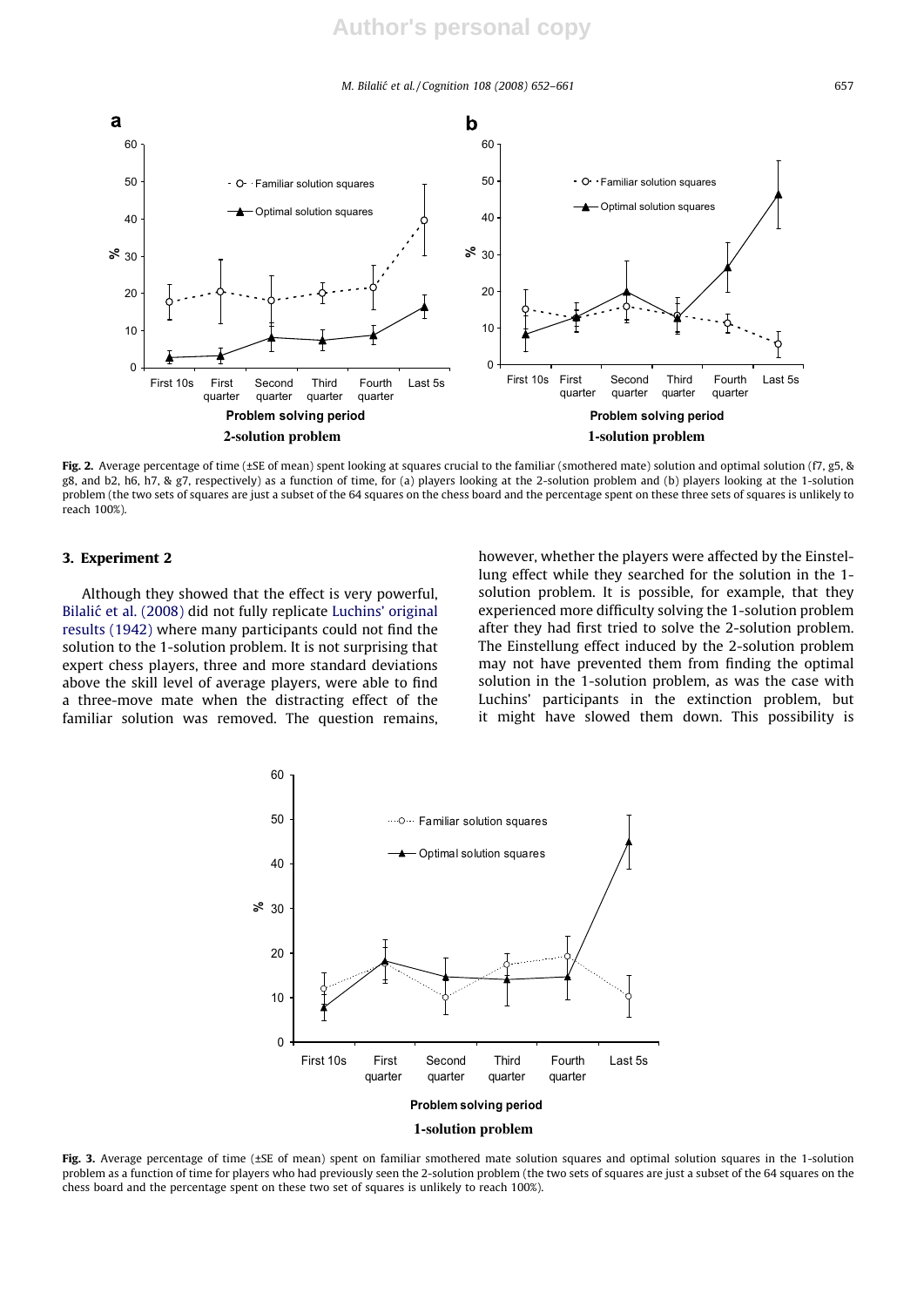suggested by the result of Experiment 1. The players in Group 2 who had already seen the 2-solution problem took longer (148 s) to find the solution of the 1-solution problem than those in Group 1 (79 s) who had not seen the 2-solution problem, although the difference failed to reach the conventional level of significance  $(t(8) = 1.67, p = .13,$  $d = 1.2$ ). In Experiment 2 we investigate whether previous experience of the 2-solution problem slows solution of the 1-solution problem across a range of skill levels.

## 3.1. Method

## 3.1.1. Participants

We recruited three groups of expert chess players, International Masters, Masters, and Candidate Masters in England (all male), who had not participated in previous experiments on the Einstellung effect (see Table 2 for details). Participation was voluntary and without reward.

#### 3.1.2. Stimulus

This was the 1-solution problem used in Experiment 1 shown in Fig. 1b.

#### 3.1.3. Design

The players were shown only the 1-solution problem, hence they were not experiencing the Einstellung effect. We compared their performance to that of the participants of comparable skill level in Bilalić et al.'s (2008) Experiment 1 who saw the 1-solution problem after failing to find the optimal solution in the 2-solution problem (Fig. 1a) and so were experiencing the Einstellung effect. The details of this sub-group from Bilalić et al. (2008) are shown in Table 3.

## 3.1.4. Procedure

The problem was shown on the 15" screen of a laptop computer using images created with ChessBase 8. Players were told that they should look for the shortest way to win and that they would have unlimited time to find the solution. As in normal tournament play, the players were

#### Table 3

The classification, mean Elo rating, mean age, and numbers of participants in Experiment 2

| Classification                                        | Mean<br>$Elo \pm SD$ | SD <sub>s</sub> above<br>mean | Mean<br>$age \pm SD$ | $\boldsymbol{n}$ |
|-------------------------------------------------------|----------------------|-------------------------------|----------------------|------------------|
| Group 1 (1-solution problem only)                     |                      |                               |                      |                  |
| International<br>Master                               | $2406 \pm 56$        | 5                             | $28 \pm 6$           | 3                |
| Master                                                | $2287 \pm 54$        | $\overline{4}$                | $34 \pm 8$           | 9                |
| Candidate Master                                      | $2132 \pm 58$        | 3                             | $32 \pm 8$           | 11               |
| Total                                                 | $2229 \pm 115$       |                               | $32 \pm 10$          | 23               |
| Group 2 (2-solution problem, then 1-solution problem) |                      |                               |                      |                  |
| International<br>Master                               | $2449 \pm 26$        | 5                             | $37 \pm 12$          | 3                |
| Master                                                | $2316 \pm 60$        | $\overline{4}$                | $39 \pm 14$          | 9                |
| Candidate Master                                      | $2129 \pm 45$        | 3                             | $27 \pm 14$          | 11               |
| Total                                                 | $2224 \pm 129$       |                               | $33 \pm 14$          | 23               |

Group 1 saw only the 1-solution problem. Group 2 had already seen the 2-solution problem but failed to find the optimum solution. (The Group 2 data are from Bilalić et al., 2008).

not allowed to move the pieces. They were asked to think aloud as they tried to solve the problem. A general practice problem (multiplying two 2-digit numbers) and a chess specific practice problem (a middle game position) were used to get players familiar with the think-aloud method (see Ericsson & Simon, 1993). All players' statements were tape-recorded and the solution times were derived from the verbal protocols. The moment when players announced that they had found a solution was deemed to be the solution time. The time needed to spell out the sequence was not counted in the solution time. All players were tested individually. Each session lasted between 10 and 20 min.

## 3.2. Results and discussion

All players found the optimal solution to the 1-solution problem. Fig. 4 shows that at each skill level the players in this experiment found the solution in roughly half the time taken by the players in the first experiment of Bilalić et al. (2008) who had already seen the problem with the familiar solution and so were experiencing Einstellung  $(t(44) = 2.16$ ,  $p = 0.036$ ,  $d = 0.65$ ). (The interaction between skill and group was not significant –  $(F(2,40) = 0.9, p > .40, \eta_p^2 = .04)$ .

Without the idea of the continuing influence of Einstellung this result would be paradoxical. The players in the first experiment were more familiar with the position but were slower to find the solution. The Einstellung effect does not stop as soon as the stimulus that brought it about is removed. Like a decaying priming effect, it continued to distract the players.

## 4. General discussion

In previous research (Bilalić et al., 2008), we showed that the Einstellung effect, the blocking of new ideas by the first one that comes to mind, reduced the problem solving ability of chess experts to that of players about three standard deviations below them in skill. In the present paper we show that the origin of the effect was that players continued to look at the squares related to the first idea they had, even though they reported that they were looking for alternative solutions.

The eye movement data suggest a mechanism by which one pattern of thought can prevent others coming to mind. As soon as a problem or situation is recognized as familiar, the schema for dealing with it is activated. The perceptual mechanisms that lead to recognition and the creation of chess experts' schemata have been spelled out in detail in template theory (Gobet & Simon, 1996; Gobet & Simon, 2000) and have been implemented in a computational model (De Groot & Gobet, 1996; Gobet & Simon, 2000; Gobet et al., 2001). The schema directs attention towards those aspects that are relevant to itself and away from those that are not. This is reflected in our study by more time spent on the squares crucial for the familiar solutions than on the squares crucial to the optimum solution or on control squares. Again, template theory details mechanisms by which what is called the 'hypothesis' in the theory – the largest perceptual chunk or schema identified so far – directs attention so as to gather more information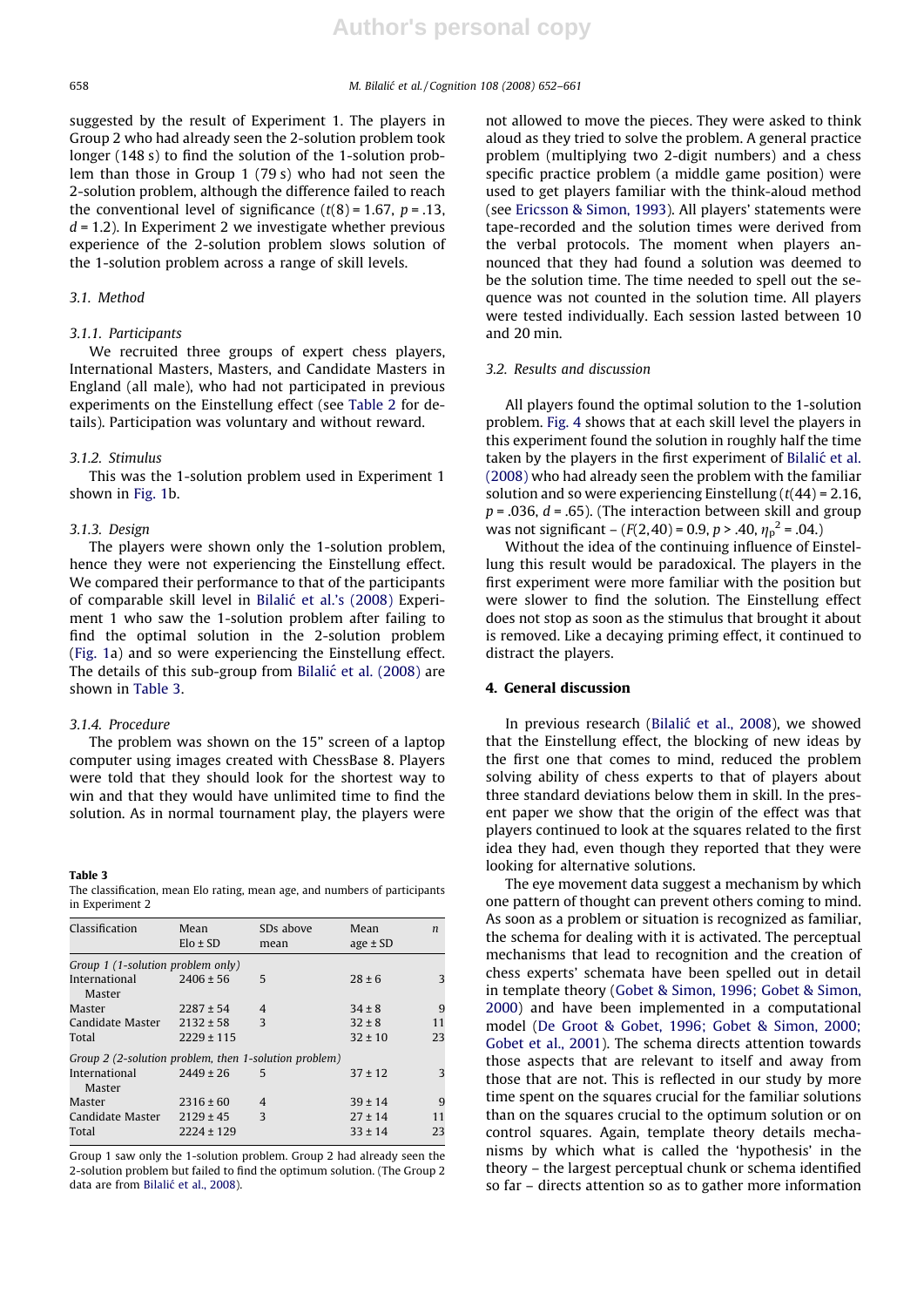M. Bilalić et al. / Cognition 108 (2008) 652–661 659



Fig. 4. The average time in seconds (±SE of mean) taken to find the optimal solution in the 1-solution problem by Candidate Masters (CM), Masters (M), and International Masters (IM) who had already failed to find it in the 2-solution problem (Group with Einstellung,  $n = 23$ ) or who had not seen the 2-solution problem (Group without Einstellung,  $n = 23$ ).

compatible with itself (De Groot & Gobet, 1996, p. 233– 234). As John Maynard Keynes claimed in the opening quote, our previous experience starts a self-fulfilling circle which begins with information consistent with the already activated schema being more likely to be picked up. Consequently the belief that the schema is the right one to deal with the situation is confirmed and alternatives are less likely to be considered (Keren, 1984). People think they are considering the evidence in an open-minded way, not realising that their attention is being selectively directed to only certain aspects of the problem. Those things that they notice do indeed fit in with the activated schema and so confirm the view that the way they are dealing with the situation is the correct one. Things that do not fit in are either not noticed, or if they are, as was the case in this study, not integrated because they do not fit the activated schema.

It is important to notice that the players looking at the 2-solution problem did spend some time on the squares relevant to the optimal solution. It is not that they were completely blinded by the familiar solution and did not notice other critical features. The critical features associated with the 'optimal' squares appear to have been suppressed by the activation of the familiar solution because the players spent more time on these squares once the familiar solution had been removed (i.e. in the 1-solution problem). It is possible that because of this inhibition from the familiar solution the players spent too little time examining the crucial features of the problem to make use of that information. The behaviour of the chess players resembles the part-set cuing phenomenon where the presentation of the cued items impairs the recall of non-cued items (Anderson, Bjork, & Bjork, 1994). (For the application of the paradigm in chess see Drinkwater, Dagnall, & Parker, 2006; Watkins, Schwartz, & Lane, 1984).

Cognitive mechanisms that prevent us spending time looking for an alternative solution to a problem when we already have an adequate one are obviously useful. Simon (1956), Simon (1990) showed that in complex real world situations people usually prefer to look for solutions that

are good enough rather than spending their energy looking for an elusive best that may be out of reach. Other researchers (Baron, 1994; Friedrich, 1993; Kanouse, 1972; Schwartz, 1982) have expressed a similar pragmatic view that people lean towards producing desirable outcomes instead of determining the truth. The Einstellung effect shows the downside of this time saving mechanism when it prevents us finding a better solution. The mechanism of the Einstellung effect identified here may be similar to the mechanisms behind negative transfer, confirmation bias, and capture or 'automated action' errors. They all feature the same theme – familiar aspects of the problem activate a schema which in turn controls the behavioural response, in this instance, the allocation of attention.

It is possible that a similar mechanism lies behind a range of well-known biases in everyday thought. For example, people accept a lower standard of evidence when accepting evidence that supports the view they already hold than they do for evidence that goes against it (Lord, Ross, & Lepper, 1979; MacCoun, 1998). Once someone has a formed a strong opinion about politics, the character of a colleague or the best way to perform a task, it can be difficult to persuade them to think differently. New evidence is ignored and the old point of view retained unchanged by the new information (Gardner, 2004; Rokeach, 1960). Just how far this fixation can go is demonstrated in insight problems. People repeatedly try to solve the problem with the same method even though it has proved unsuccessful (Bowden & Jung-Beeman, 1998; Grant & Spivey, 2003; Knoblich et al., 2001; Smith, 1995; see also Defeyter & German, 2003). Constant failure to find a solution is not enough to change the schema they use.

The insidious mechanism behind the Einstellung effect operates both in people newly introduced to a problem, as with Luchins' participants and, as we showed here, with people operating in a domain with which they have years of experience. It may prevent scientists assessing their data objectively. Expert political scientists do not change their theories when events prove their predictions wrong; they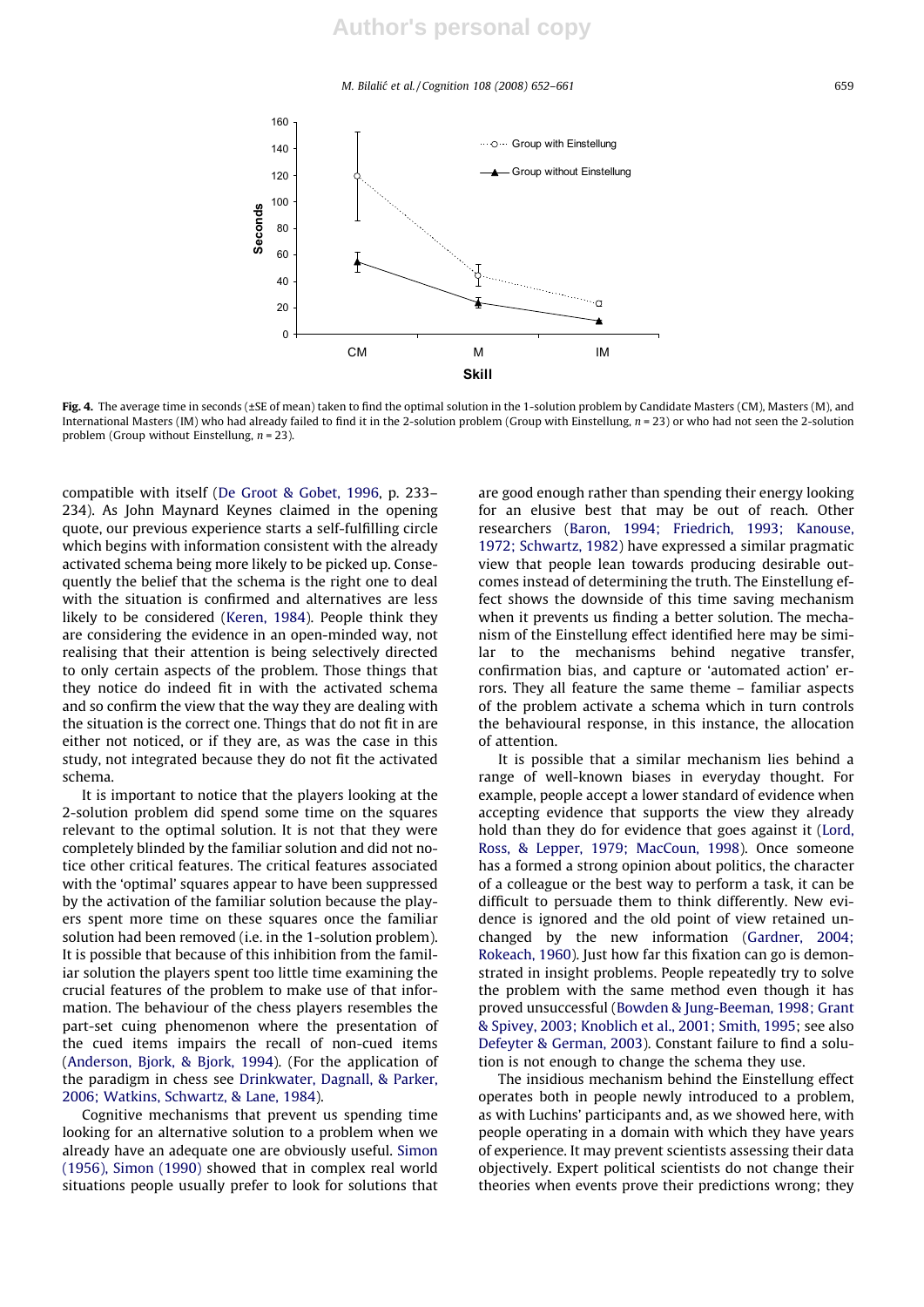660 M. Bilalic´ et al. / Cognition 108 (2008) 652–661

keep the theory and discount the evidence (Tetlock, 2005). In a survey of distorted scientific analyses of data on the measurement of human intelligence, Gould (1996) concluded: ''In most cases ... we can be fairly certain that biases ... were unknowingly influential and that scientists believed they were pursuing unsullied truth" (p. 59). Just like people facing an Einstellung problem in the laboratory, scientists may not realize that their favoured theory seems so good because their attention has been directed to information that supports it and away from information that does not.

The mechanism behind the Einstellung effect and similar phenomena is a universal characteristic of the human mind – it affects both ordinary people and the most knowledgeable experts. A perfect description of the distortion of human thought it produces was given by Francis Bacon nearly 400 years ago in the Novum Organum (1620/1939):

The human understanding when it has once adopted an opinion ... draws all things else to support and agree with it. And though there be a greater number and weight of instances to be found on the other side, yet these it either neglects or despises, or else by some distinction sets aside and rejects; in order that by this great and pernicious predetermination the authority of its former conclusion may remain inviolate. ... Men mark the events where they are fulfilled, but where they fail, though this happen much oftener, neglect and pass them by. But with far more subtlety does this mischief insinuate itself into philosophy and the sciences, in which the first conclusion colours and brings into conformity with itself all that comes after ... It is the peculiar and particular error of the human intellect to be more moved and excited by affirmatives than negatives (p. 36).

## Acknowledgments

We thank Kim Plunkett for providing the equipment for the eye movement experiment; Vanja Vučetić for help with data analysis; Jill O'Reilly, Dennis Rünger, Robert Gaschler, Guillermo Campitelli, Géza Harsányi, Stellan Ohlsson, Neil Charness, and two anonymous reviewers for their comments on earlier drafts of the paper. We are especially grateful to all chess players for participating in the experiments. Supported by an ESRC Postdoctoral Fellowship, Oxford University Clarendon Bursary, and Overseas Research Student (ORS) Award Scheme to the first author.

#### References

- Anderson, C. M., Bjork, A. R., & Bjork, L. E. (1994). Remembering can cause forgetting: Retrieval dynamics in long-term memory. Journal of Experimental Psychology: Learning, Memory, and Cognition, 20, 1063–1087.
- Atwood, M. E., & Polson, P. G. (1976). A process model for water jug problems. Cognitive Psychology, 8, 191–216.
- Bacon, F. (1939). Novum organum. In E. A. Burtt (Ed.), The English philosophers from Bacon to Mill (pp. 24–123). New York: Random House [Original work published in 1620].
- Baron, J. (1994). Thinking and deciding (2nd ed.). New York: Cambridge University Press.
- Basden, D. R., & Basden, B. H. (1995). Some tests of the strategy disruption interpretation of part-list cuing inhibition. Journal of Experimental Psychology: Learning, Memory, and Cognition, 21, 1656–1669.
- Besnard, D., & Cacitti, L. (2005). Interface changes causing accidents. An empirical study of negative transfer. International Journal of Human Computer Studies, 62, 105–125.
- Bilalić, M., McLeod, P., & Gobet, F. (2008). Inflexibility of experts-Reality or myth? Quantifying the Einstellung effect in chess masters. Cognitive Psychology, 56, 73–102.
- Bowden, E. M., & Jung-Beeman, M. (1998). Getting the right idea: Semantic activation in the right hemisphere may help solve insight problems. Psychological Science, 9, 435–440.
- Charness, N., Reingold, E. M., Pomplun, M., & Stampe, D. M. (2001). The perceptual aspect of skilled performance in chess: Evidence from eye movements. Memory & Cognition, 29, 1146-1152.
- Chen, Z., & Mo, L. (2004). Schema induction in problem solving: A multidimensional analysis. Journal of Experimental Psychology: Learning, Memory, and Cognition, 30, 583–600.
- Croskerry, P. (2003). The importance of cognitive errors in diagnosis and strategies to minimize them. Academic Medicine, 78, 775–780.
- Dawson, E., Gilovich, T., & Regan, D. T. (2002). Motivated reasoning and performance on the Wason selection task. Personality and Social Psychology Bulletin, 28, 1379–1387.
- De Groot, A. D., & Gobet, F. (1996). Perception and memory in chess. Assen, Holland: Van Gorcum.
- Defeyter, M. A., & German, T. P. (2003). Acquiring an understanding of design: Evidence from children's insight problem solving. Cognition, 89, 133–155.
- Delaney, P. F., Ericsson, K. A., & Knowles, M. E. (2004). Immediate and sustained effects of planning in a problem-solving task. Journal of Experimental Psychology: Learning, Memory, and Cognition, 30, 1219–1234.
- Drinkwater, K., Dagnall, N., & Parker, A. (2006). Effects of part-set cuing on experienced and novice chess players' reconstruction of a typical chess midgame position. Perceptual & Motor Skills, 102, 645-653.
- Duncker, K. (1945). On problem-solving. Psychological Monographs, 58(ix), 113.
- Elo, A. E. (1978). The rating of chess players, past and present. New York: Arco.
- Epelboim, J., & Suppes, P. (2001). A model of eye movements and visual working memory during problem solving in geometry. Vision Research, 41, 1561–1574.
- Ericsson, K. A., & Simon, H. A. (1993). Protocol analysis: Verbal reports as data (rev. Ed.). Cambridge, MA: The MIT Press.
- Findlay, J. M., & Gilchrist, I. D. (1998). Eye guidance and visual search. In G. Underwood (Ed.), Eye guidance in reading and scene perception (pp. 295–312). Oxford, England: Elsevier Science.
- Frensch, P. A., & Sternberg, R. J. (1989). Expertise and intelligent thinking: When is it worse to know better? In R. J. Sternberg (Ed.). Advances in the psychology of human intelligence (Vol. 5, pp. 157–188). Hillsdale, NJ: Lawrence Erlbaum Associates.
- Friedrich, J. (1993). Primary error detection and minimization (PEDMIN) strategies in social cognition: A reinterpretation of confirmation bias phenomena. Psychological Review, 100, 298–319.
- Gardner, H. (2004). Changing minds. Cambridge, MA: Harvard Business School Press.
- Gobet, F., Lane, P. C. R., Croker, S., Cheng, P. C. H., Jones, G., Oliver, I., et al (2001). Chunking mechanisms in human learning. Trends in Cognitive Sciences, 5, 236–243.
- Gobet, F., & Simon, H. A. (1996). Templates in chess memory: A mechanism for recalling several boards. Cognitive Psychology, 31,  $1-40.$
- Gobet, F., & Simon, H. A. (2000). Five seconds or sixty? Presentation time in expert memory. Cognitive Science, 24, 651–682.
- Gould, S. J. (1996). The mismeasure of man (2nd ed.). New York: W. W. Norton & Company.
- Graber, M. L., Franklin, N., & Gordon, R. (2005). Diagnostic error in internal medicine. Archives of Internal Medicine, 165, 1493–1499.
- Grant, E. R., & Spivey, M. J. (2003). Eye movements and problem solving: Guiding attention guides thought. Psychological Science, 14, 462–466.
- Groopman, J. (2007). How doctors think. New York: Houghton Mifflin. Hecht, H., & Proffitt, D. R. (1995). The price of expertise: Effects of
- experience on the water-level task. Psychological Science, 6, 90–95. Hodgson, T. L., Bajwa, A., Owen, A. M., & Kennard, C. (2000). The strategic control of gaze direction in the Tower of London task. Journal of
- Cognitive Neuroscience, 12, 894–907. Jones, G. (2003). Testing two cognitive theories of insight. Journal of Experimental Psychology: Learning, Memory and Cognition, 29, 1017–1027.